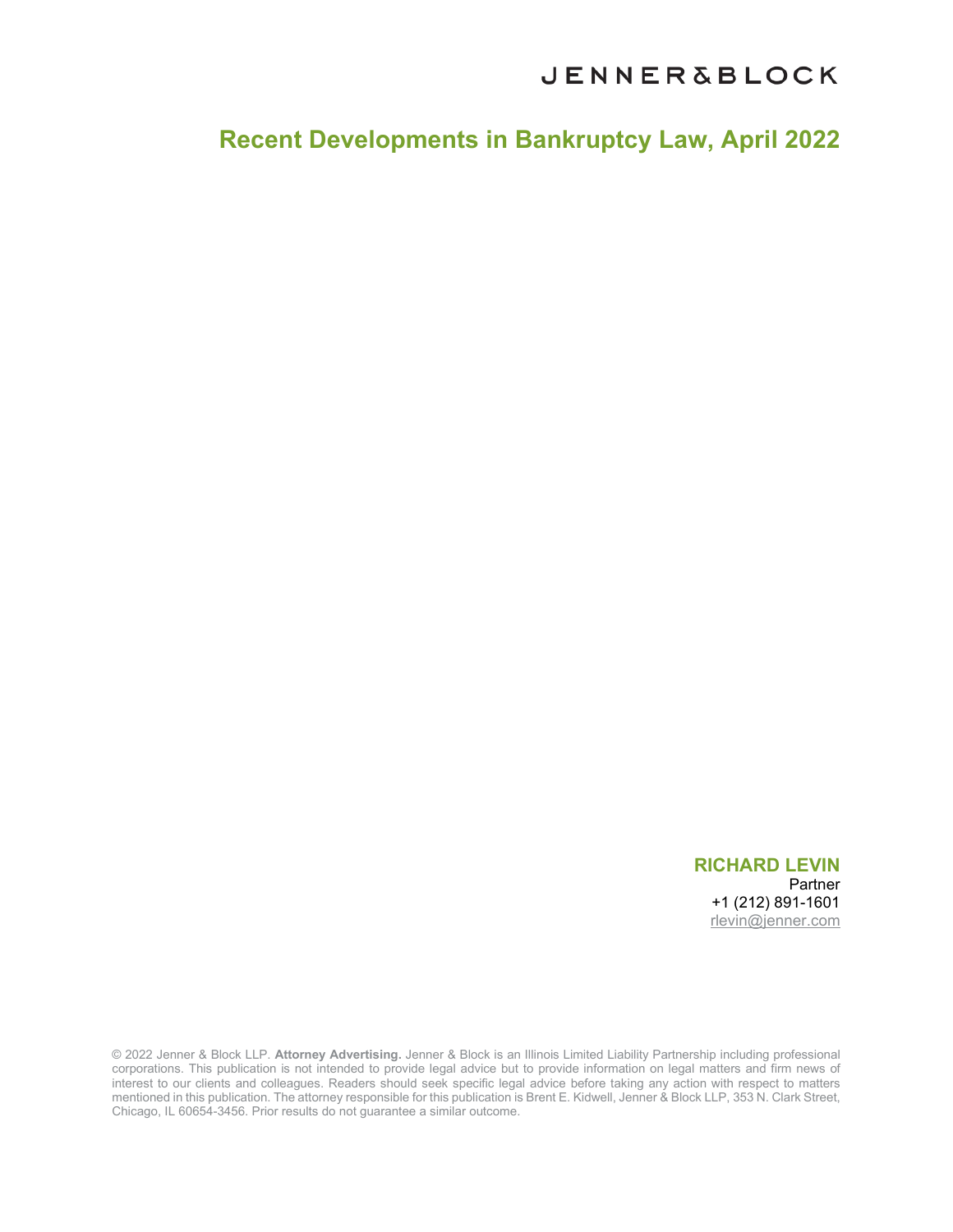# **TABLE OF CONTENTS**

| 1. | <b>AUTOMATIC STAY 1</b>    |                                |  |  |
|----|----------------------------|--------------------------------|--|--|
|    | 1.1                        | Covered Activities  1          |  |  |
|    | 1.2                        |                                |  |  |
|    | 1.3                        | Remedies1                      |  |  |
| 2. | <b>AVOIDING POWERS  1</b>  |                                |  |  |
|    | 2.1                        | Fraudulent Transfers 1         |  |  |
|    | 2.2                        | Preferences1                   |  |  |
|    | 2.3                        | Postpetition Transfers  1      |  |  |
|    | 2.4                        |                                |  |  |
|    | 2.5                        | <b>Statutory Liens  1</b>      |  |  |
|    | 2.6                        | Strong-arm Power 1             |  |  |
|    | 2.7                        | Recovery2                      |  |  |
| 3. |                            | <b>BANKRUPTCY RULES 2</b>      |  |  |
| 4. |                            | <b>CASE COMMENCEMENT AND</b>   |  |  |
|    | 4.1                        |                                |  |  |
|    | 4.2                        | Involuntary Petitions 3        |  |  |
|    | 4.3                        | Dismissal 4                    |  |  |
| 5. |                            |                                |  |  |
|    | 5.1                        | Officers and Administration  4 |  |  |
|    | 5.2                        | Exclusivity 4                  |  |  |
|    | 5.3                        | Classification 4               |  |  |
|    | 5.4                        | Disclosure Statement and       |  |  |
|    | 5.5                        | Confirmation, Absolute         |  |  |
|    | 6. CLAIMS AND PRIORITIES 5 |                                |  |  |
|    | 6.1                        |                                |  |  |
|    | 6.2                        |                                |  |  |
|    |                            |                                |  |  |
|    |                            |                                |  |  |

| 8.1                                   |                                     |                                                               |  |  |
|---------------------------------------|-------------------------------------|---------------------------------------------------------------|--|--|
| 8.3                                   |                                     | Third-Party Releases  6                                       |  |  |
| 8.4                                   |                                     | <b>Environmental and Mass Tort</b>                            |  |  |
| 9.                                    |                                     | <b>EXECUTORY CONTRACTS  6</b>                                 |  |  |
|                                       |                                     | 10. INDIVIDUAL DEBTORS 7                                      |  |  |
| 10.1                                  |                                     | Chapter 13 7                                                  |  |  |
| 10.2                                  |                                     | Dischargeability7                                             |  |  |
| 10.3                                  |                                     |                                                               |  |  |
| 10.4                                  |                                     | <b>Reaffirmations and</b><br>Redemption7                      |  |  |
| <b>11. JURISDICTION AND POWERS OF</b> |                                     |                                                               |  |  |
| 11.1                                  |                                     |                                                               |  |  |
| 11.2                                  |                                     |                                                               |  |  |
| 11.3                                  |                                     |                                                               |  |  |
| 11.4                                  |                                     | Sovereign Immunity  8                                         |  |  |
|                                       | <b>12. PROPERTY OF THE ESTATE 8</b> |                                                               |  |  |
| 12.1                                  |                                     | Property of the Estate 8                                      |  |  |
| 12.2                                  |                                     | Turnover9                                                     |  |  |
| 12.3                                  |                                     |                                                               |  |  |
|                                       |                                     | 13. TRUSTEES, COMMITTEES, AND<br><b>PROFESSIONALS  10</b>     |  |  |
| 13.1                                  |                                     |                                                               |  |  |
|                                       |                                     | 13.2 Attorneys<br>10                                          |  |  |
|                                       |                                     |                                                               |  |  |
|                                       |                                     | 13.4 Other Professionals 11                                   |  |  |
|                                       |                                     | 13.5 United States Trustee  11                                |  |  |
|                                       |                                     |                                                               |  |  |
|                                       |                                     | <b>15. CHAPTER 15-CROSS-BORDER</b><br><b>INSOLVENCIES  11</b> |  |  |

i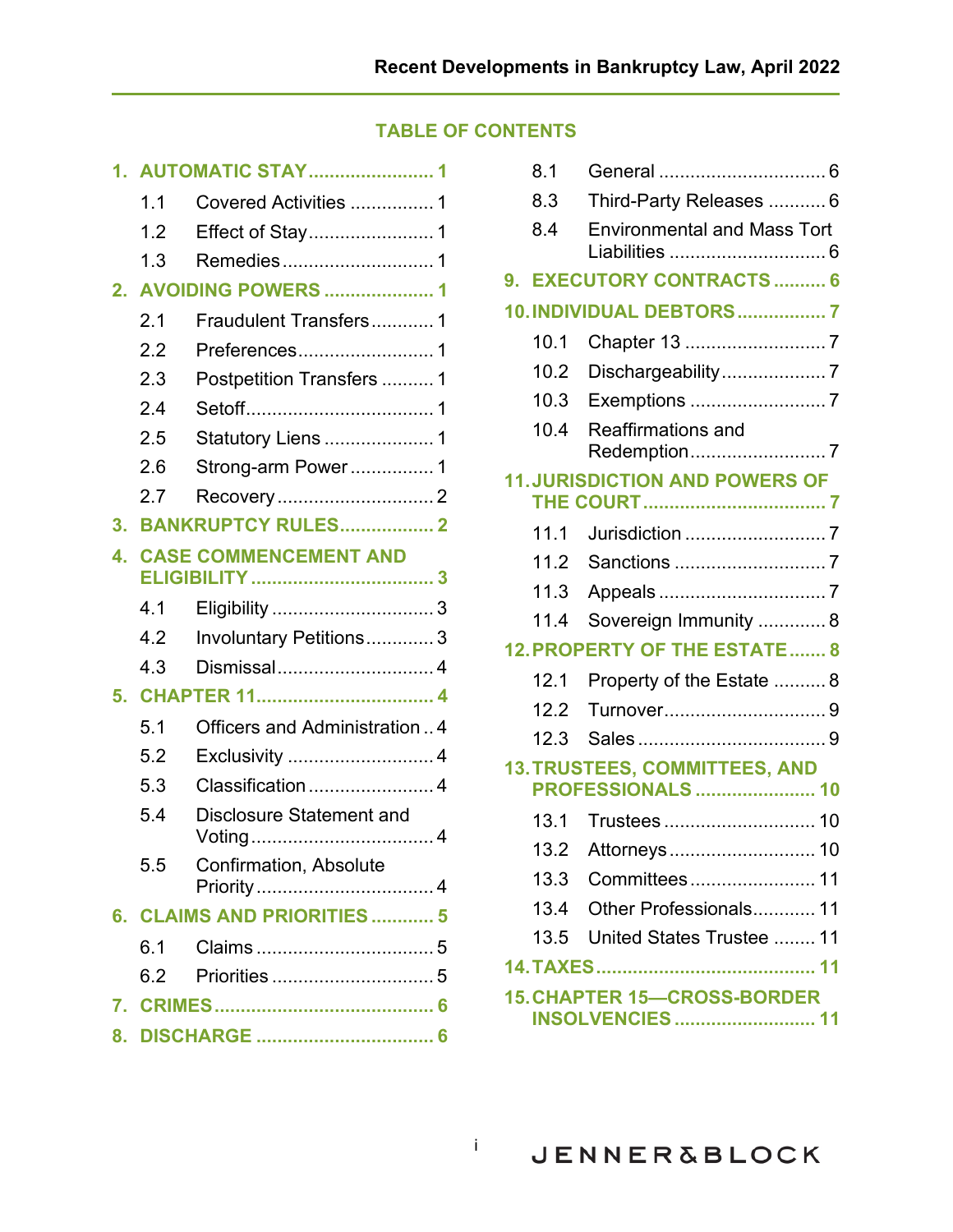# <span id="page-2-0"></span>**1. AUTOMATIC STAY**

- <span id="page-2-1"></span>**1.1 Covered Activities**
- <span id="page-2-2"></span>**1.2 Effect of Stay**
- <span id="page-2-3"></span>**1.3 Remedies**

# <span id="page-2-4"></span>**2. AVOIDING POWERS**

### <span id="page-2-5"></span>**2.1 Fraudulent Transfers**

2.1.a **Imposition and payment of a tax penalty is not a fraudulent transfer.** While insolvent, the debtor incurred and paid tax penalties before bankruptcy. A transfer of property of the debtor while the debtor was insolvent for less than reasonably equivalent value is avoidable as a constructively fraudulent transfer. By referring to an exchange for value and defining when a transfer is made as when it takes effect between the parties, the UFTA does not contemplate involuntary obligations such as tax penalties. Therefore, the UFTA does not apply to a tax penalty. *Cook v. U.S. (In re Yahweh Center, Inc.)*, 27 F.4th 960(4th Cir. 2022).

### <span id="page-2-6"></span>**2.2 Preferences**

- 2.2.a **First cousins are "relatives."** The trustee sued a first cousin of the debtor's principal to avoid as a preference a transfer made more than 90 days before the petition date. Section 547(b) permits the trustee to avoid a transfer to a "relative" made within one year before the petition date. The Bankruptcy Code defines "relative" as one within the third degree of affinity or consanguinity as determined by the common law. Courts have generally used state, not federal, law, but are divided on whether to use state common or civil law. Because of the ambiguity in the definition, the court may look to legislative history. The definition derives from the Bankruptcy Act of 1898 with no meaningful revision. The legislative history of that act shows that Congress intended reference to the common law of England, and case law supports that interpretation. Using English common law rather than state law also promotes uniformity. Under English common law, relation is defined by distance from a common ancestor. For first cousins, the common ancestor is the grandparent. The cousins are each two degrees removed from a common grandparent and so come within the third degree. *Ehrenberg v. Halajyan (In re Victory Entm't, Inc.)*, 634 B.R. 90 (Bankr. C.D. Cal. 2021).
- <span id="page-2-7"></span>**2.3 Postpetition Transfers**
- <span id="page-2-8"></span>**2.4 Setoff**
- <span id="page-2-9"></span>**2.5 Statutory Liens**

### <span id="page-2-10"></span>**2.6 Strong-arm Power**

2.6.a **Section 544(b) permits reliance only on filed or listed claims.** In its first-day motions, the debtor in possession obtained authority to pay prepetition withholding and employment taxes to the IRS. The debtor did not list the claims on its schedule of liabilities, and the IRS did not file a proof of claim. Under the Internal Revenue Code, the IRS fraudulent transfer avoiding power has a ten-year reachback. Section 544(b) permits a trustee to avoid any transfer "by the debtor that is voidable under applicable law by a creditor holding an unsecured claim that is allowable under section 502." Section 502 authorizes the filing of a proof of claim, and unless a party in interest objects, the claim is deemed allowed. Section 1111(a) deems allowed in a chapter 11 case any claim that is listed on the debtor's schedules as undisputed, liquidated, and not contingent. If a claim is not listed and the creditor does not file a proof of claim, the claim cannot be allowed. Therefore, the trustee may not rely on such a claim under section 544(b). Because the IRS did not file a proof of claim, and the debtor did not list the IRS's claim on its schedules, the trustee

**JENNER&BLOCK**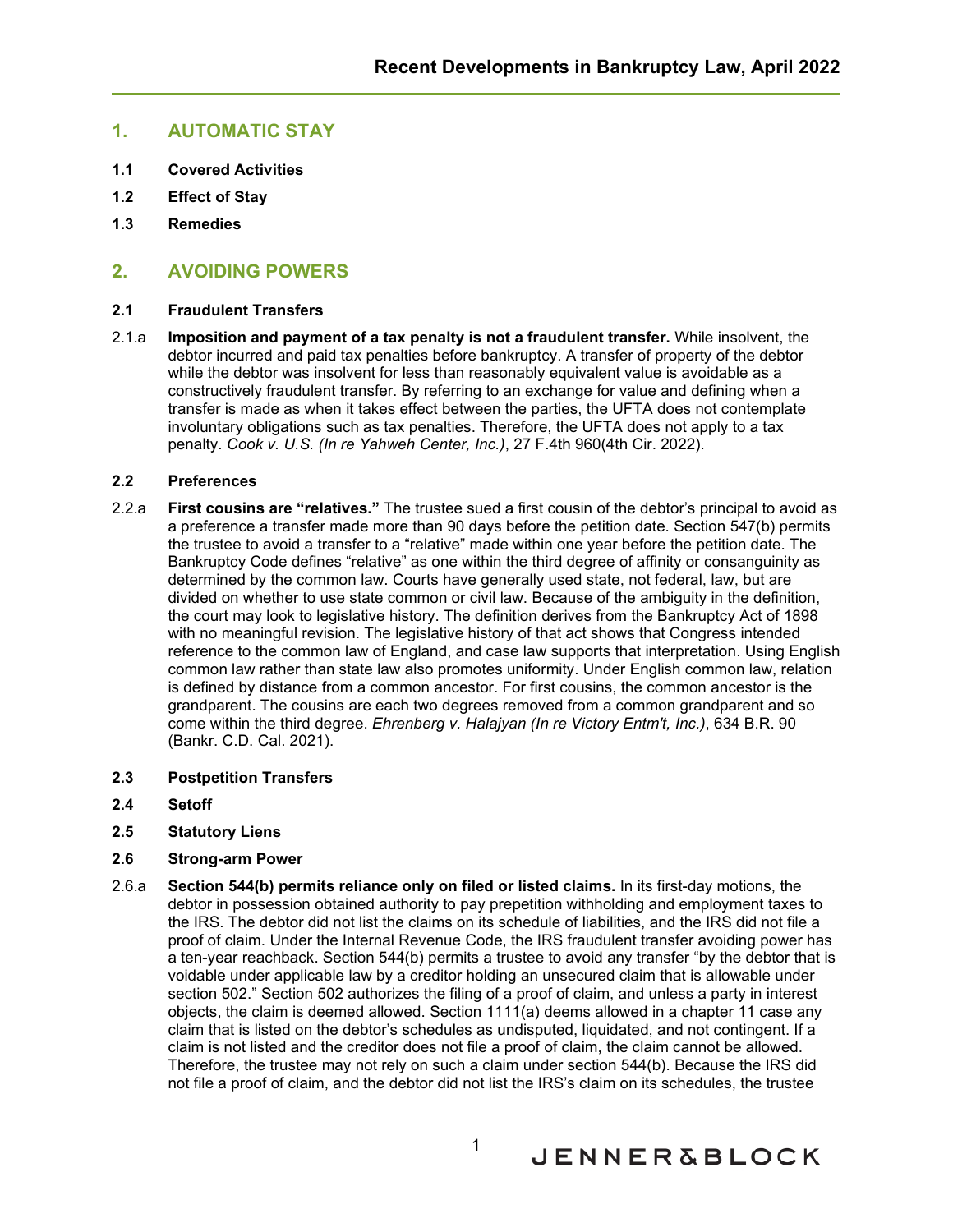may not rely on the IRS as the triggering creditor under section 544(b). *Miller v. Fallas (In re J & M Sales Inc.)*, 2022 Bankr. LEXIS 434 (Bankr. D. Del. Feb. 22, 2022.

#### <span id="page-3-0"></span>**2.7 Recovery**

# <span id="page-3-1"></span>**3. BANKRUPTCY RULES**

- 3.1.a **Court denies** *ex parte* **motion to extend statute of limitations.** The debtor refused to cooperate with the trustee's investigation of avoidable transfers. As a result, the trustee was delayed in learning the identity of transferees and other potential defendants. With the two-year statute of limitations approaching, the trustee filed an *ex parte* motion to extend the statute on equitable tolling grounds. Bankruptcy Rule 9006 governs extensions of time but does not permit extension of a congressionally mandated time period, such as the statutes of limitations in section 546 or 549. Equitable tolling may excuse a late-filed complaint. A defendant may contest the late filing and challenge whether equitable tolling applies. But an unknown defendant is unable to do so in response to an *ex parte* motion to extend the statute on equitable grounds. And an *ex parte* order would not bind a future defendant who had no notice of the motion because due process requires that the defendant have notice and an opportunity to be heard. Therefore, the court denies the motion as ineffective and seeking only an advisory ruling. *In re Cramer*, B.R. (Bankr. C.D. Cal. Feb. 8, 2022).
- 3.1.b **Failure to follow local rule requiring motion to withdraw reference waives jury trial right.** The bankruptcy court's local rules provide that a party waives the right to a jury trial unless the party files a motion to withdraw the reference at least 14 days before the initial status conference in the adversary proceeding. Although the defendant demanded a jury trial in the answer, she did not timely file a motion to withdraw the reference. The local rule implements, rather than overrides, Bankruptcy Rule 7038, because without consent, the bankruptcy court may not try a case before a jury. Only the district court may do so, which requires a motion to withdraw the reference. Therefore, by failure to follow the required procedure, the defendant waived the right to a jury trial. *Welt v. Bumshteyn (in re Bumshteyn)*, 2022 Bankr. LEXIS 90 (Bankr. S.D. Fla. Feb. 1, 2022).
- 3.1.c **Failure to move to apply Rule 23 to a putative class claim does not constitute excusable neglect to file late proofs of claims.** The claimants began a class action against the debtor before bankruptcy, which stayed the action. The court fixed a claims bar date, confirmed a plan, and granted the class representatives stay relief to pursue the class action. The class representatives and some putative class members filed proofs of claim. After stay relief, the class action court found the class action improper and dismissed the case. The remaining claimants then sought leave to file late individual claims in the bankruptcy court, nearly three years after the bar date. A court may permit late filing upon a showing of excusable neglect, considering four factors: prejudice to the estate, length of delay, reason for the delay (including whether it was within the claimant's reasonable control), and good faith. No factor is more important than any of the others. Prejudice requires substantive prejudice, which was not present here, not merely litigation costs and delay, especially because the debtor was aware of the pending claims. However, the nearly three-year long delay was too long, and the delay could significantly affect the resolution of the litigation and the bankruptcy. The reason for the delay—awaiting the outcome of the class action litigation—did not constitute excusable neglect. Several individual claimants filed proofs of claim before the bar date, so the delay was within the claimants' reasonable control. Finally, the claimants' and their counsel's failure to move under Rule 9014 for application of Rule 7023 to the purported class proof of claim evinced a lack of diligence and a misunderstanding of the Bankruptcy Rules and showed lack of good faith. As a result, the court denies the motion to file late claims. *W. Wilmington Oil Field Claimants v. Nabors Corp. Servs., Inc. (In re CJ Holding Co.)*, 27 F. 4th 1105 (5th Cir. 2022).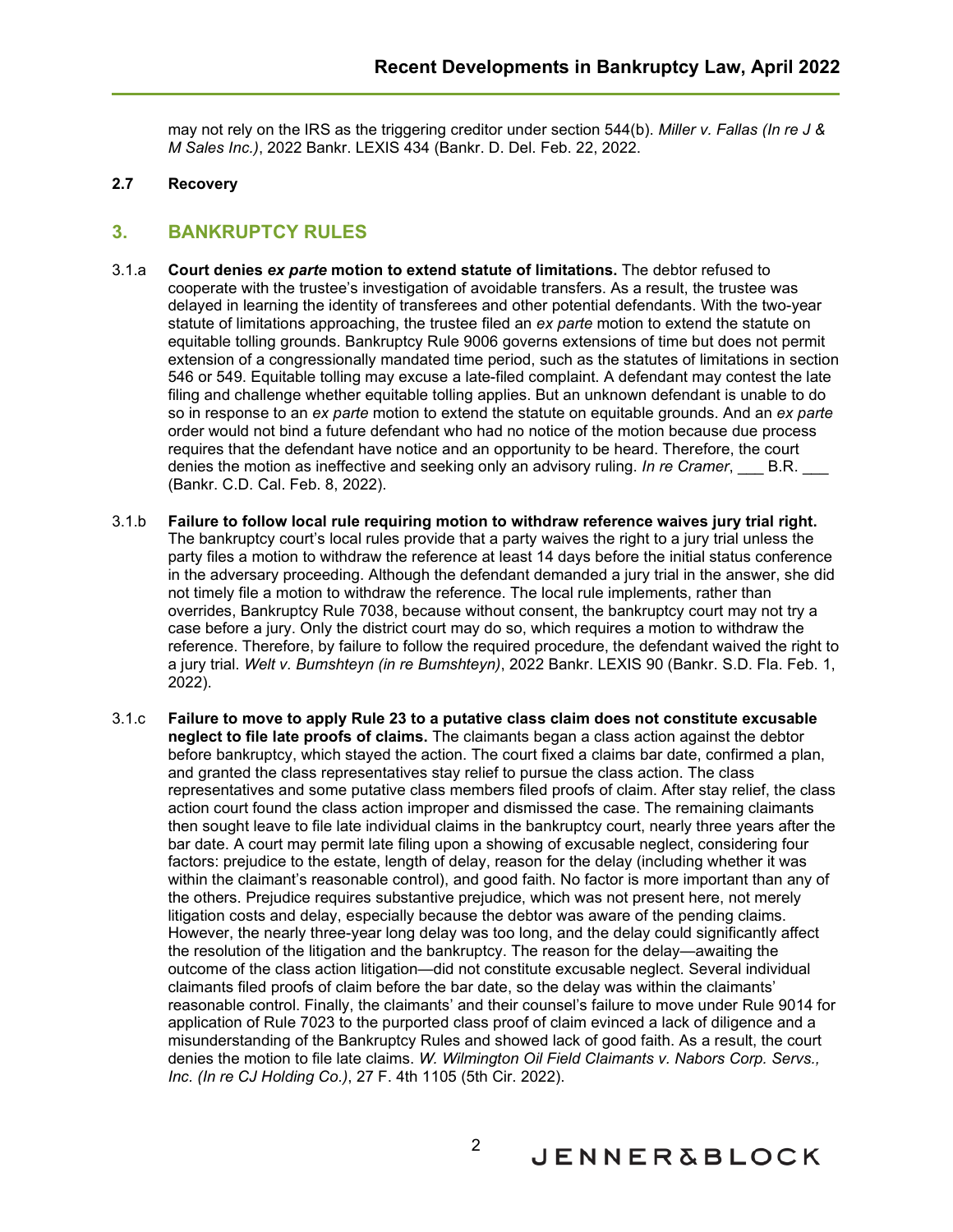# <span id="page-4-0"></span>**4. CASE COMMENCEMENT AND ELIGIBILITY**

## <span id="page-4-1"></span>**4.1 Eligibility**

4.1.a **Court denies motion to dismiss divisional merger debtor's filing to address mass tort claims.** A consumer products company was subject to an increasing number of tort claims, some of which resulted from asbestos exposure. The litigation and liability costs exceeded the company's operating income. Using the Texas divisional merger statute to resolve all the tort claims without subjecting the entire enterprise to the bankruptcy process, the company divided into one company that continued the consumer products business, assuming all the assets and the ordinary course liabilities associated with that business, and another that received certain royalty streams and assumed all the tort liabilities. The continuing company agreed, without any reimbursement rights, to fund a trust to resolve the other company's litigation and bankruptcy expenses and tort liabilities to the extent its royalty streams and other assets were insufficient. The funding agreement was limited in amount to the value of the continuing company. The ultimate parent company guaranteed the funding agreement. Immediately after completing the divisional merger, the other company filed a chapter 11 case with the goal of addressing the tort claims through an asbestos claims trust, funded by the royalty streams, the funding agreement, and insurance proceeds. A chapter 11 case that is not filed in good faith is subject to dismissal. Good faith is determined based on the totality of the circumstances, focusing on whether the debtor's objectives are within the legitimate scope of the bankruptcy laws, including whether the petition serves a valid reorganization purpose or is filed merely to obtain a tactical litigation advantage. A desire to take advantage of a particular Bankruptcy Code provision, standing alone, is not determinative. A debtor need not be insolvent to qualify for a chapter 11 case, although to be eligible, it should show a need for a financial restructuring. The mounting costs of the tort claims litigation would likely drive the debtor (and, without the divisional merger, the continuing company) into insolvency, which creates a need for financial relief. Here, the debtor's intent is to use the Code as a whole to address its financial needs. The class action system is not available to address mass tort claims, and using the bankruptcy system, rather than the tort system, is a substantially better approach to addressing both present and future tort claims for both the debtor and the claimants. Because the tort claimants are in no worse position under the divisional merger and bankruptcy filing than they would be otherwise, the filing was not made to secure a tactical litigation advantage. Moreover, the debtor has the funding necessary to satisfy tort obligations to the extent of its pre-merger valuation, with a contractual right to look to the ultimate parent without having to establish independent liability. Finally, the potential business disruption, professional fees, and loss in market value that would likely result from a filing by the pre-merger company justifies the division and concentration of the bankruptcy on the resulting debtor company. *In re LTL Mgmt., LLC*, 2022 LEXIS Bankr. 510 (Bankr. D.N.J. Feb. 25, 2022).

## <span id="page-4-2"></span>**4.2 Involuntary Petitions**

- 4.2.a **Convertible notes give rise to contingent claims.** The debtor issued convertible promissory notes, which were convertible at their maturity at the holder's option into equity in the debtor. The holders of the notes filed an involuntary petition against the debtor before the notes' due date. To be an eligible petitioning creditor, the creditor must hold a claim that is not contingent. A claim is contingent if it remains uncertain at the petition date whether the debtor will be liable to pay it. The debtor would not be required to pay the notes if the holders converted. Therefore, the claims were contingent, and the creditors were not eligible petitioners. *In re Qdos, Inc.*, 634 B.R. 552 (Bankr. C.D. Cal. 2021).
- 4.2.b **Court may award damages only against "petitioners," not against agents who signed the petition.** Three creditors filed an involuntary petition, which the court dismissed. The debtor sought attorneys' fees and damages from the petitioners and from the individuals who signed the petition on behalf of the petitioners. Section 303(i) permits the court to grant judgment in favor of the debtor and against the petitioners for costs, fees, and in some cases, damages. "Petitioner" does not include the individual employees or agents of the entities that hold the claims.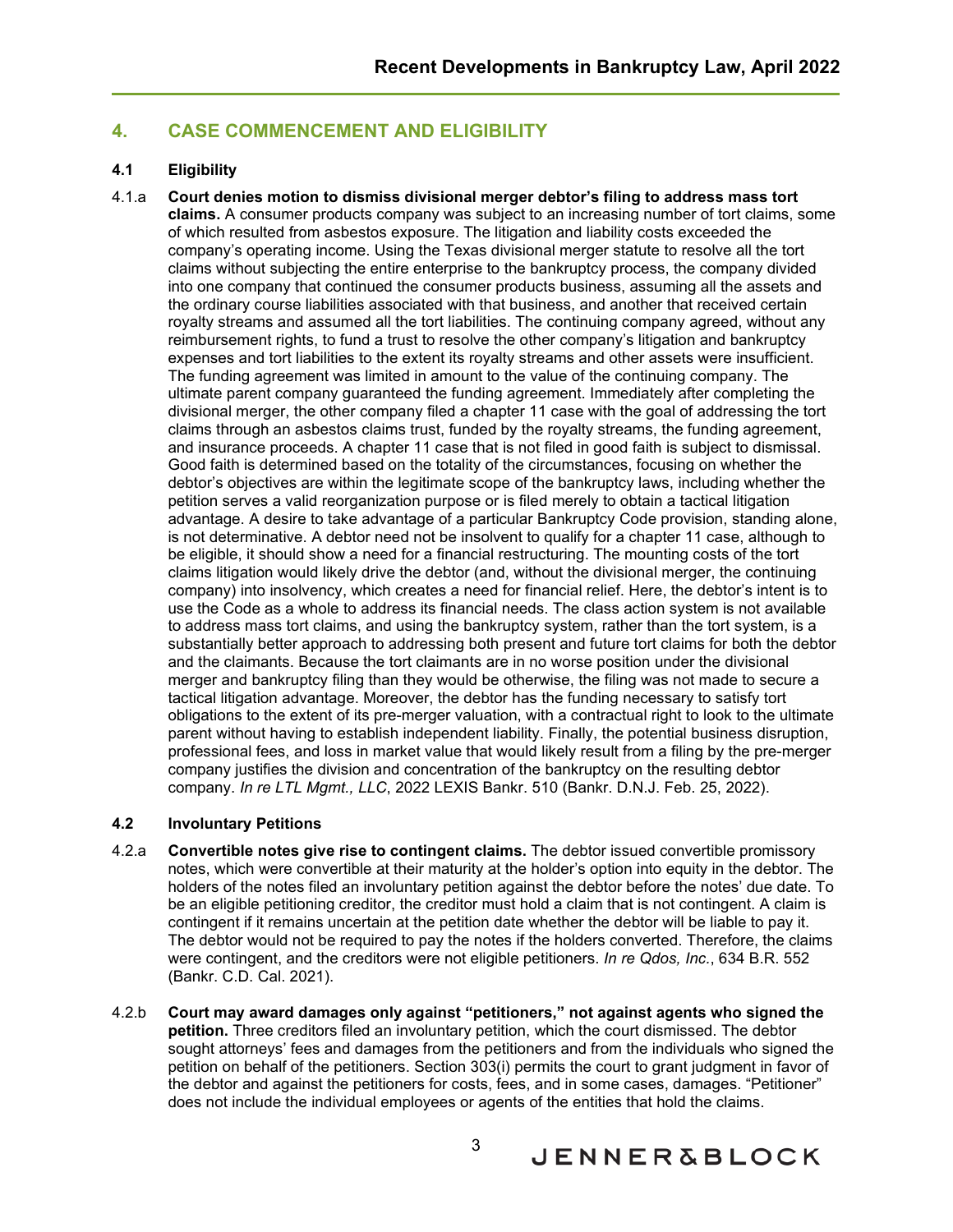Therefore, the court dismisses the claims against the individuals. *Visium Techs., Inc. v. Tarpon Bay P'ners, LLC (In re Visium Techs., Inc.)*, 635 B.R. 428 (Bankr. S.D. Fla. 2022).

## <span id="page-5-0"></span>**4.3 Dismissal**

# <span id="page-5-1"></span>**5. CHAPTER 11**

### <span id="page-5-2"></span>**5.1 Officers and Administration**

- 5.1.a **Court approves payment during the case of RSA Parties' professional fees.** Before bankruptcy, the debtor negotiated restructuring support agreements with three ad hoc committees of creditors. The agreements provided for payment of the groups' professional fees. After filing chapter 11, the debtor in possession sought approval of the assumption of the agreements to pay professionals and approval of postpetition agreements to pay professionals of additional ad hoc committees that agreed to the RSA. If the court did not authorize the payments, the committees would be released from any obligation to support a plan on the terms previously agreed, and early indications in the case were that negotiations would have collapsed and would need to start from scratch. Section 363(b) authorizes the debtor in possession to use property of the estate outside the ordinary course of business. Section 365(a) authorizes the debtor in possession, subject to court approval, to assume executory contracts. Both sections permit approval if the debtor in possession's action reflects a valid business justification. The prepetition reimbursement agreements require both sides to cooperate toward confirmation of a plan and require the debtor in possession to pay fees. Therefore, the agreements are executory and subject to assumption under section 365. The potential collapse of negotiations and the attendant increase in expenses supported the judgment to assume the agreements and pay the professionals. Section 503(b)(4) permits payment as an administrative expense, after the fact, of professional fees of creditors who have made a substantial contribution to the case. It provides for retroactive review and payment and does not restrict the court's authority under sections 363 and 365 to approve payments during the case. *City of Rockford v. Mallinckrodt PLC (In re Mallinckrodt PLC)*, 2022 U.S. Dist. LEXIS 54785 (D. Del. Mar. 28, 2022).
- <span id="page-5-3"></span>**5.2 Exclusivity**
- <span id="page-5-4"></span>**5.3 Classification**

# <span id="page-5-5"></span>**5.4 Disclosure Statement and Voting**

### <span id="page-5-6"></span>**5.5 Confirmation, Absolute Priority**

5.5.a **Unfair discrimination may be measured against a baseline entitlement recovery amount.** The debtors comprised over 60 related entities. Most creditors' claims were against only a few entities, but a class of unsecured notes claims were guaranteed by nearly all entities. The plan provided for a distribution to the notes class of about 90%, which was less than the claims' full entitlement based on the debtors' value, and distribution of substantially lower percentages to seven other unsecured claims classes. The baseline entitlements of many of the seven other classes was zero, but the plan provided for recoveries to those classes derived from the value the notes class was foregoing. Those classes did not accept the plan. Section 1129(b) permits confirmation over the nonacceptance of one or more classes if the plan is fair and equitable to and does not discriminate unfairly against the nonaccepting classes. Unfair discrimination can be measured by relative recoveries between similar priority classes or by comparison of the plan recovery to a hypothetical baseline recovery under the absolute priority rule. Because the nonaccepting classes were receiving a recovery in excess of their baseline amounts as a result of the notes class's acceptance of less than its full absolute priority entitlement, the plan does not discriminate unfairly and may be confirmed. *In re Mallinckrodt PLC*, B.R. , Case No. 20-12522 (Bankr. D. Del. Feb. 3, 2022).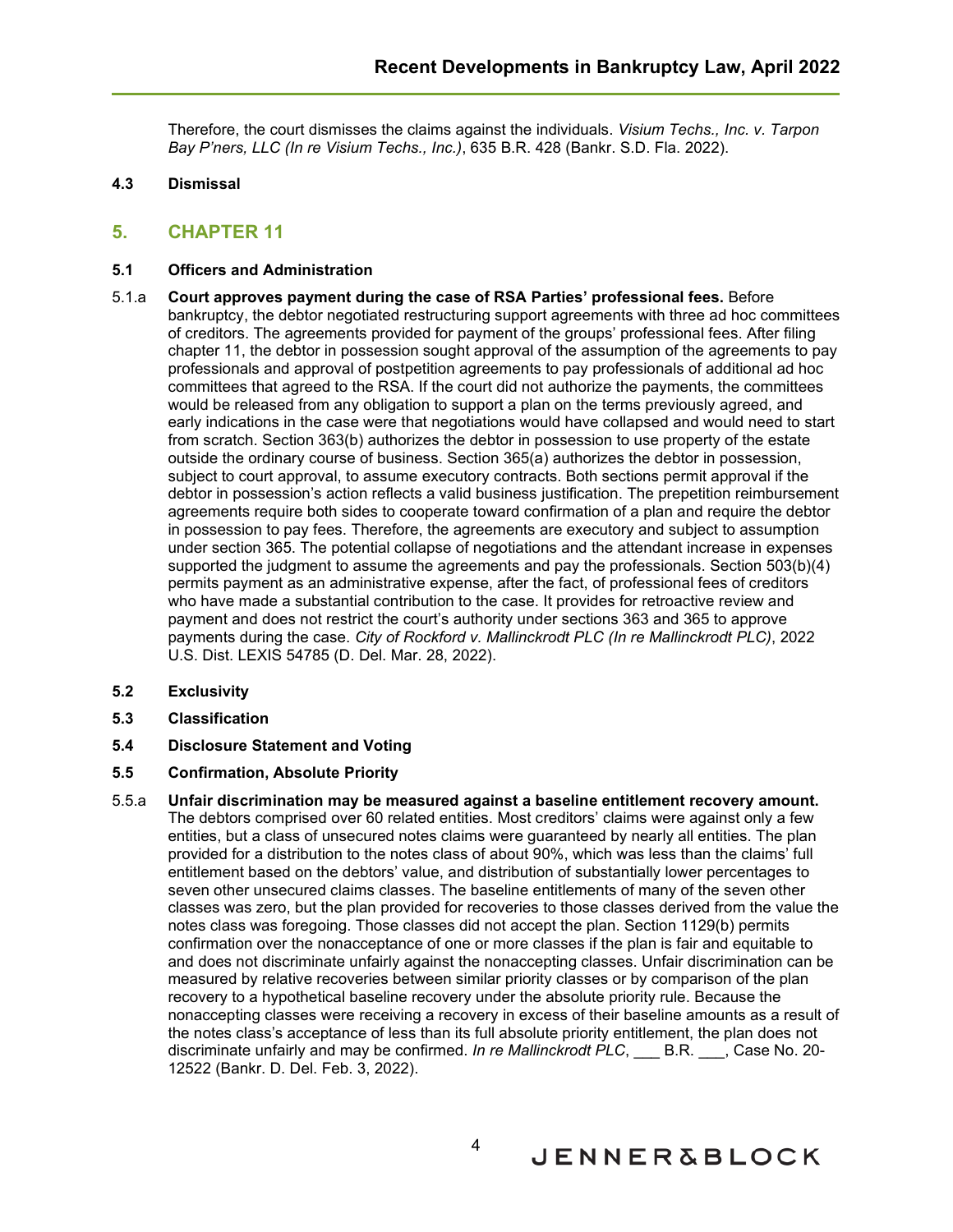# <span id="page-6-0"></span>**6. CLAIMS AND PRIORITIES**

### <span id="page-6-1"></span>**6.1 Claims**

#### 6.1.a **Court provides treatise on postpetition interest in solvent debtor case, allowing**

**postpetition interest.** The individual debtor suffered a substantial prepetition judgment. He filed chapter 11 to prevent execution on the judgment. Under applicable nonbankruptcy law, interest on the judgment ran at 12%. Because of favorable postpetition events, the debtor was solvent both in a hypothetical liquidation and on a balance sheet basis and had sufficient assets to pay all creditors in full plus postpetition interest. The debtor proposed a plan that provided for payment in full, without postpetition interest. The class comprising the claims of the judgment creditors did not accept the plan. Section 1129(b) permits plan confirmation over the nonacceptance by a class of unsecured claims if the plan is fair and equitable with respect to the class. The "fair and equitable" requirement incorporates pre-Code law, which required payment of postpetition interest on unsecured claims if the debtor was solvent, and permits the court to consider the equities to determine to appropriate interest rate, despite section 502(b)(2), which disallows postpetition interest as part of an allowed claim. Generally, the contract rate should apply. But the consideration supporting the contract rate—negotiated at arms' length—do not apply to a statelaw judgment rate. Still, considering all the factors in this case, including the debtor's ability to pay, the court requires application of the judgment rate for the plan to be fair and equitable. Section 1129(a)(7) requires that a plan provide as much value on claims and interests as would be paid in a liquidation case. Section 726(a)(5) provides for surplus funds to be paid to creditors for interest "at the legal rate." Uniformity within federal law and equality of treatment of creditors require that "the legal rate" be interpreted as the federal judgment rate. *In re Mullins*, 633 B.R 1 (Bankr. D. Mass. 2021).

#### <span id="page-6-2"></span>**6.2 Priorities**

- 6.2.a **Court may subordinate lien as well as claim under section 510(b).** The creditor and individual debtor were partners in several ventures. After a falling out and litigation, they settled under an agreement that provided for the creditor to transfer all his interests in the ventures and other consideration in exchange for four payments, secured by a lien on the interests in the ventures. The debtor made only two of the payments. The creditor obtained a judgment for breach of the settlement agreement. Section 510(b) provides that a claim "for damages from the purchase or sale of [a security of the debtor or an affiliate of the debtor] … shall be subordinated to all claims or interests that are senior to or equal the claim or interest represented by such security." Because the settlement provided for the sale of the securities in the ventures, it was subject to subordination under section 510(b), even though the judgment arose from a claim for violation of the settlement agreement that resulted in the sale. Because the settlement agreement did not apportion the payments between payments for interests in the ventures and the other consideration, the entire claim was subordinated. Even though section 510(b) addresses only claims, it permits the court to subordinate liens as well. The term "claim" encompasses the right to payment, whether personal or *in rem*. Failure to subordinate the lien would defeat the purpose of section 510(b). Therefore, the creditor's claim may receive a distribution only after all general unsecured claims are paid in full. *Kurtin v. Ehrenberg (In re Elieff)*, 2022 Bankr. LEXIS 711 (9th Cir. B.A.P. Mar. 21, 2022).
- 6.2.b **Underfunded defined benefit pension plan liability is not an administrative expense.** The debtor maintained a defined benefit pension plan for its employees. At the petition date, there was a substantial underfunding liability. During the chapter 11 case, the debtor in possession continued to employ the employees and incurred administrative and current service liabilities for the plan. Section 503(b) grants administrative expense priority to the actual and necessary costs of preserving the estate. Employee compensation is such an expense. But only the administrative and current expenses of the plan are payable on account of the employees' postpetition services. The underfunding liability existed at the petition date and arose because of prepetition services.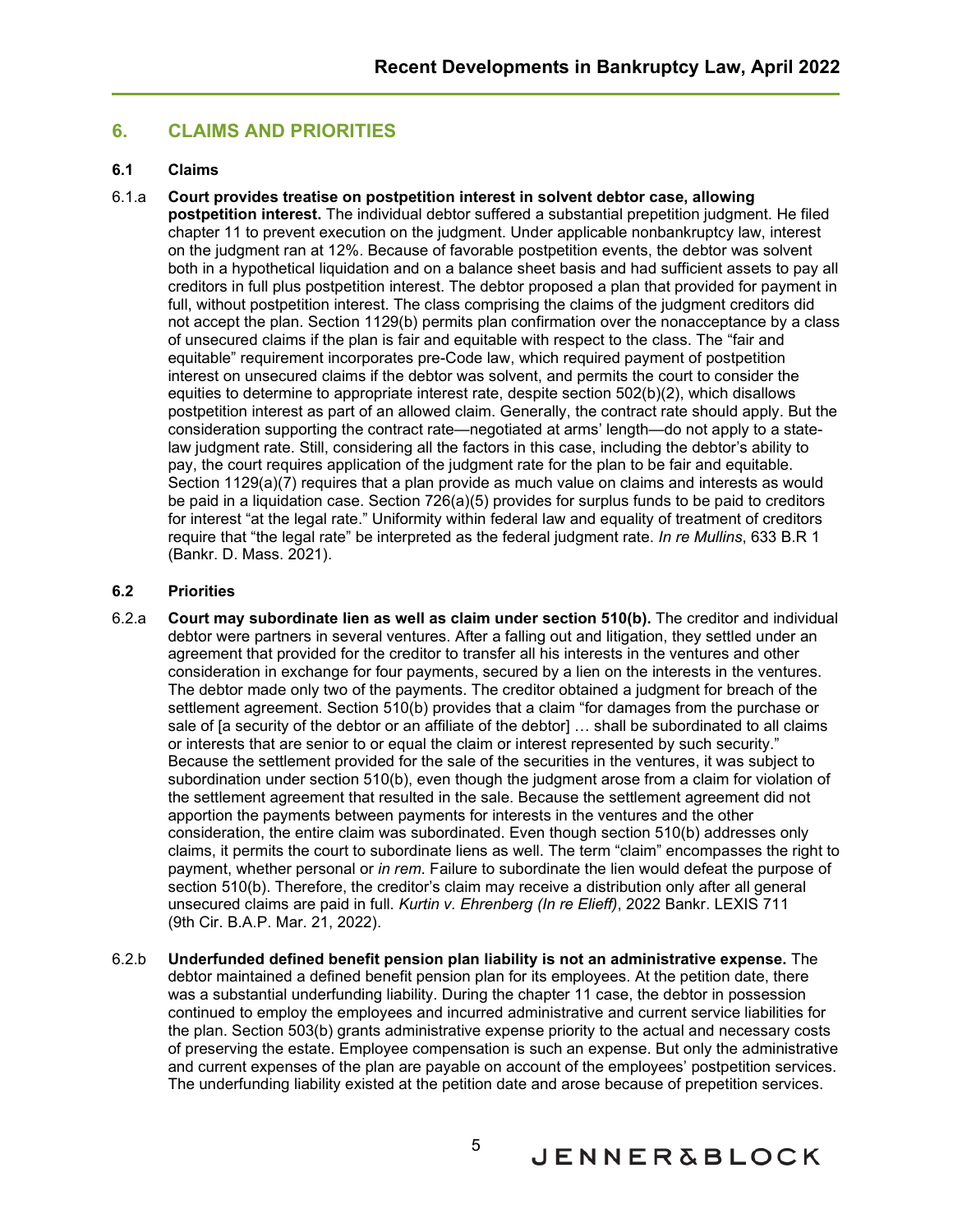Accordingly, the underfunding liability is not an administrative expense. *In re Verity Health Sys. of Cal.*, 633 B.R. 607 (Bankr. C.D. Cal. 2021).

- <span id="page-7-0"></span>**7. CRIMES**
- <span id="page-7-1"></span>**8. DISCHARGE**
- <span id="page-7-2"></span>**8.1 General**
- **8.2** *Taggart v. Lorenzen* **applies to violations of chapter 11 plan confirmation orders.** The debtors confirmed a chapter 11 plan that provided for reinstatement of payments on a home mortgage, although the amount of payments required was unclear. The new mortgage servicer determined that the debtors had not made payments during the chapter 11 case and began foreclosure proceedings. The debtors sought a contempt citation for violating the plan's terms. *Taggart v. Lorenzen*, 139 S. Ct. 1795 (2019), held that a civil contempt citation for violating a chapter 7 discharge order required the same findings as any contempt citation for violating an injunction. A "bankruptcy court's authority to enforce its own orders … derives from the same statutes and the same general principles the Supreme Court relied on in *Taggart*." Therefore, the *Taggart* standard applies equally to any contempt proceeding for violating a chapter 11 plan's terms. *Beckhart v. Newrez, LLC*, \_\_\_ F.4th \_\_\_, 2022 U.S. App. LEXIS 10287 (4th Cir. Apr. 15, 2022).
- <span id="page-7-3"></span>**8.3 Third-Party Releases**
- 8.3.a **Chapter 11 plan release of an "affiliate" does not include a creditor's direct claims against the affiliate.** The debtor leased a retail store. Its parent unconditionally guaranteed the lease. Because of the pandemic, the debtor never opened the store and filed chapter 11. The plan released claims of creditors against affiliates (among others) that arise out of or relate to the debtor. The release should be read to release only claims that are derivative of the debtor's claims, not an independent obligation, such as a guarantee, that the parent owed to the lessor. *605 Fifth Prop. Owner, LLC v. Abasic, S.A.*, 2022 U.S. Dist. LEXIS 41123 (S.D.N.Y. Mar. 8, 2022).

#### <span id="page-7-4"></span>**8.4 Environmental and Mass Tort Liabilities**

# <span id="page-7-5"></span>**9. EXECUTORY CONTRACTS**

9.1.a **U.S. government may waive Anti-Assignment Act.** The debtor leased a hotel and related facilities from a "non-appropriated fund instrumentality" of the United States. The lease and contract prohibited assignment without the government's consent, which consent was not to be unreasonably withheld. The debtor in possession moved for approval of the assumption of the lease and related contracts. Section 365(c) prohibits assumption of a contract that is nonassignable under applicable non-bankruptcy law. The federal Anti-Assignment Act prohibits assignment of a contract with the U.S. government without the government's consent. Under applicable circuit law, the court applies the "hypothetical test" to determine whether the debtor in possession may assume a contract or lease that is otherwise non-assignable. Here, the hypothetical test would ordinarily prohibit contract assumption. But the government may waive the Anti-Assignment Act and may do so prospectively. By limiting its power in the lease to reject assignments, the government waived the assignment prohibition of the Anti-Assignment Act. *In re Minesen Co.*, 2021 Bankr. LEXIS 3178 (Bankr. D. Haw. Nov. 17, 2021).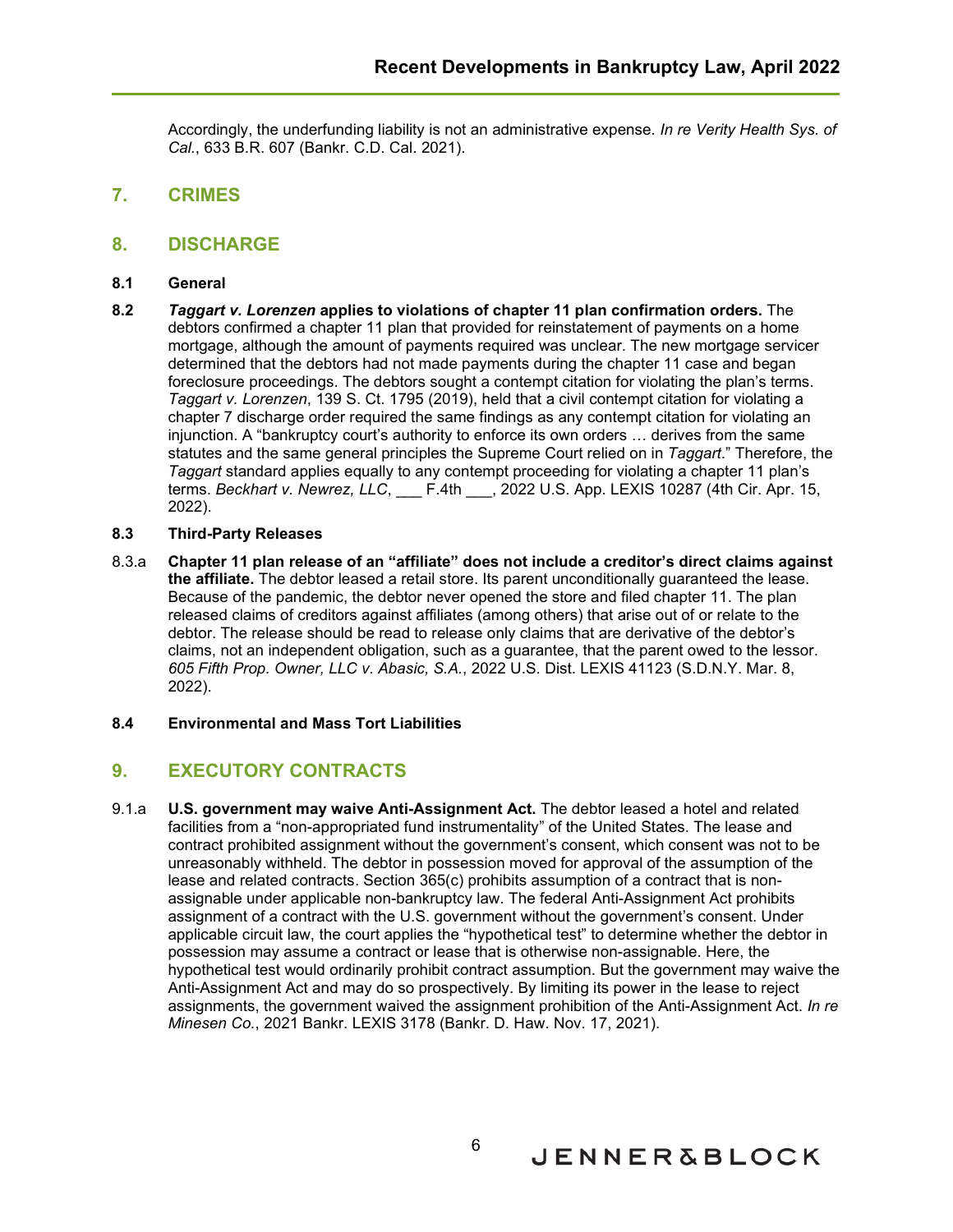# <span id="page-8-0"></span>**10. INDIVIDUAL DEBTORS**

#### <span id="page-8-1"></span>**10.1 Chapter 13**

#### <span id="page-8-2"></span>**10.2 Dischargeability**

**10.2.a FCC nonpecuniary penalty is nondischargeable in a chapter 11 case.** The telecommunications provider debtor defrauded customers. The FCC brought an action against the debtor, in which the debtor agreed to reimburse customers and pay a civil penalty to the FCC, which was not defrauded and did not suffer loss. Section 1141(d)(6) makes nondischargeable in a corporate case any debt that would be excepted from discharge under section 523(a)(2), which excepts from discharge in an individual case any debt for money, property, or services to the extent obtained by fraud or false pretenses. In *Cohen v. de la Cruz*, 523 U.S. 213 (1998), the Supreme Court held that nonpecuniary loss penalties (in that case, treble damages) arising from a debtor's fraud fell within section 523(a)(2) because "to the extent obtained by" modifies "money, property, or services," not "any debt." Because section 1141(d)(6) makes section 523(a)(2) applicable in a corporate chapter 11 case, the FCC penalty is nondischargeable. *U.S. v. Fusion Connect, Inc. (In re Fusion Connect, Inc.)*, 634 B.R. 22 (S.D.N.Y. 2021).

#### <span id="page-8-3"></span>**10.3 Exemptions**

### <span id="page-8-4"></span>**10.4 Reaffirmations and Redemption**

# <span id="page-8-5"></span>**11. JURISDICTION AND POWERS OF THE COURT**

#### <span id="page-8-6"></span>**11.1 Jurisdiction**

#### <span id="page-8-7"></span>**11.2 Sanctions**

11.2.a **Court distinguishes sources of bankruptcy court's sanction authority.** Debtor's counsel filed a chapter 7 case as a litigation tactic, omitted substantial assets and transfers from the schedules and statement of affairs, failed to ensure that the debtor complied with the trustee's information requests, used state court litigation, including an action against the chapter 7 trustee, to attempt to dismiss the case, withdrew as attorney of record yet still moved to dismiss the case. A bankruptcy court may sanction counsel under Bankruptcy Rule 9011, under section 105(a), and under its inherent authority. Sanctions under Rule 9011 may be imposed only for filing a paper with the court in violation of the requirements of that Rule. Sanctions under section 105(a) may be imposed for civil contempt to remedy a violation of a specific order, including an "automatic" order such as the automatic stay or discharge injunction. Sanctions under the court's inherent authority may be imposed to deter and provide compensation for improper litigation tactics, including bad faith litigation tactics. This last power is broader than the other two, is not mutually exclusive with the others, and extends to the full range of litigation abuses. It requires a finding of recklessness plus frivolousness, harassment, or an improper purpose or of bad faith (or conduct tantamount to bad faith). Here, although the bankruptcy court imposed sanctions under section 105(a), counsel's conduct amounted to improper litigation tactics and purpose and bad faith and should have been imposed under the court's inherent power. But because the bankruptcy court made sufficient finding to support sanctions under its inherent authority, the appellate court affirms the award. *Stanley v. Mason (In re BCB Contracting Servs., LLC)*, B.R. (9th Cir. B.A.P. Apr. 21, 2022) (unpublished).

## <span id="page-8-8"></span>**11.3 Appeals**

11.3.a **Notice of appeal on main case docket does not bring up adversary proceeding order for review.** The confirmed plan established a litigation trust with a limited life, vested causes of action in the trust, and continued the automatic stay to protect the trust. Former shareholders brought an action in the bankruptcy court that belonged to the trust. The trustee moved to dismiss the adversary proceeding and sought sanctions. The bankruptcy court issued an order in the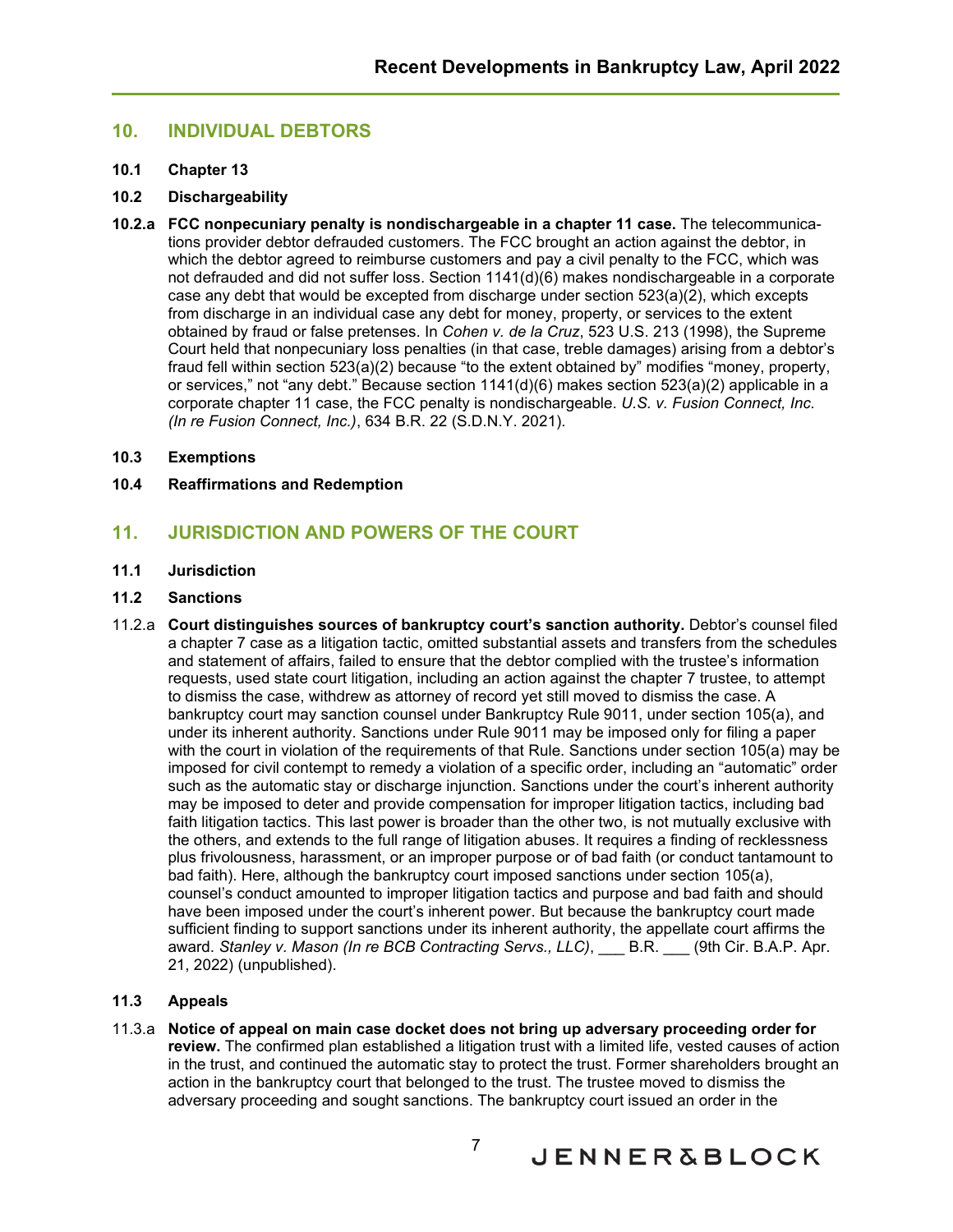adversary proceeding dismissing it and an order in the main bankruptcy case granting sanctions. The shareholders filed a notice of appeal in the main case but not in the adversary proceeding, attaching a copy of only the sanctions order. The main case and the adversary proceeding are distinct for purposes of appeal. Moreover, Bankruptcy Rule 8003(a)(3)(B) requires an appellant to attach a copy of the order appealed from to the notice of appeal. Therefore, the notice of appeal in this case did not bring up the dismissal order for review, and the court of appeals lacked jurisdiction to hear it. *Kreit v. Quinn (In re Cleveland Imaging and Surg. Hosp., L.L.C.)*, 26 F.4th 285 (5th Cir. 2022).

11.3.b **Court denies defendant standing to appeal approval of trustee's litigation funding order.** The liquidating trustee under a chapter 11 plan entered into a litigation funding agreement to pursue claims against the debtor's bank. The agreement required the trustee to consult in good faith with the funder over any settlement discussions. The bank objected, contending that the funder would unduly influence the litigation and prevent settlement. As of the time of the bank's appeal, no settlement discussions had occurred. To appeal, a party must have Article III standing and be a "person aggrieved." Article III standing requires a concrete, particularized, and imminent injury in fact. Here, the bank's injury is not imminent but is speculative, based on an attenuated chain of possibilities, because no settlement discussions have taken place, and the result of any future discussions is uncertain. An appellant is a person aggrieved only if it has a direct and substantial interest in the question being appealed. Being subject to litigation and risking liability in an adversary proceeding is not such an interest. Moreover, the interest must be one the Code protects or regulates. A defendant's interest in avoiding liability is antithetical to the Code's goals. Finally, a desire to preserve the integrity of the bankruptcy process is not sufficient to give an appellant "person aggrieved" status. Therefore, the bank lacks standing to appeal. *Valley Nat'l Bank v. Warren (In re Westport Holdings Tampa, Ltd. P'shp)*, 4th , 2022 U.S. App. LEXIS 8480 (11th Cir. Mar. 31,

## <span id="page-9-0"></span>**11.4 Sovereign Immunity**

11.4.a **Section 106 abrogates U.S. sovereign immunity for actions under section 544(b).** The trustee sued the United States under section 544(b), relying on state fraudulent transfer law, to avoid tax penalty obligations and to recover the tax penalty payments. The United States would have a sovereign immunity defense to an action by a creditor under a state fraudulent transfer law. Section 106(a) abrogates sovereign immunity for actions under section 544. Therefore, the trustee is not barred by sovereign immunity from suing the United States. *Cook v. U.S. (In re Yahweh Center, Inc.)*, 27 F.4th 960 (4th Cir. 2022).

# <span id="page-9-1"></span>**12. PROPERTY OF THE ESTATE**

# <span id="page-9-2"></span>**12.1 Property of the Estate**

- 12.1.a **Liquidation trustee has standing to defend appeal even after termination of the trust.** The confirmed plan established a litigation trust with a limited life, vested causes of action in the trust, and continued the automatic stay to protect the trust. After the trust terminated, former shareholders brought an action in the bankruptcy court that belonged to the trust. The trustee sought sanctions, which the bankruptcy court granted and the shareholders paid. The shareholders appealed. An appellate court does not have jurisdiction over an appeal unless both parties have standing. An appellee must show an ongoing interest in the dispute. Although the trust had terminated, the trustee had the payment from the shareholders and still had an obligation to return trust property to the beneficiaries. Therefore, even though the trustee lacked wind-up power, he had an interest in defending the appeal, which gives him standing. *Kreit v. Quinn (In re Cleveland Imaging and Surg. Hosp., L.L.C.)*, 26 F.4th 285 (5th Cir. 2022).
- 12.1.b **Liquidation trustee may continue litigation after trust terminates if trust agreement so provides.** The confirmed plan established a liquidation trust to prosecute claims against third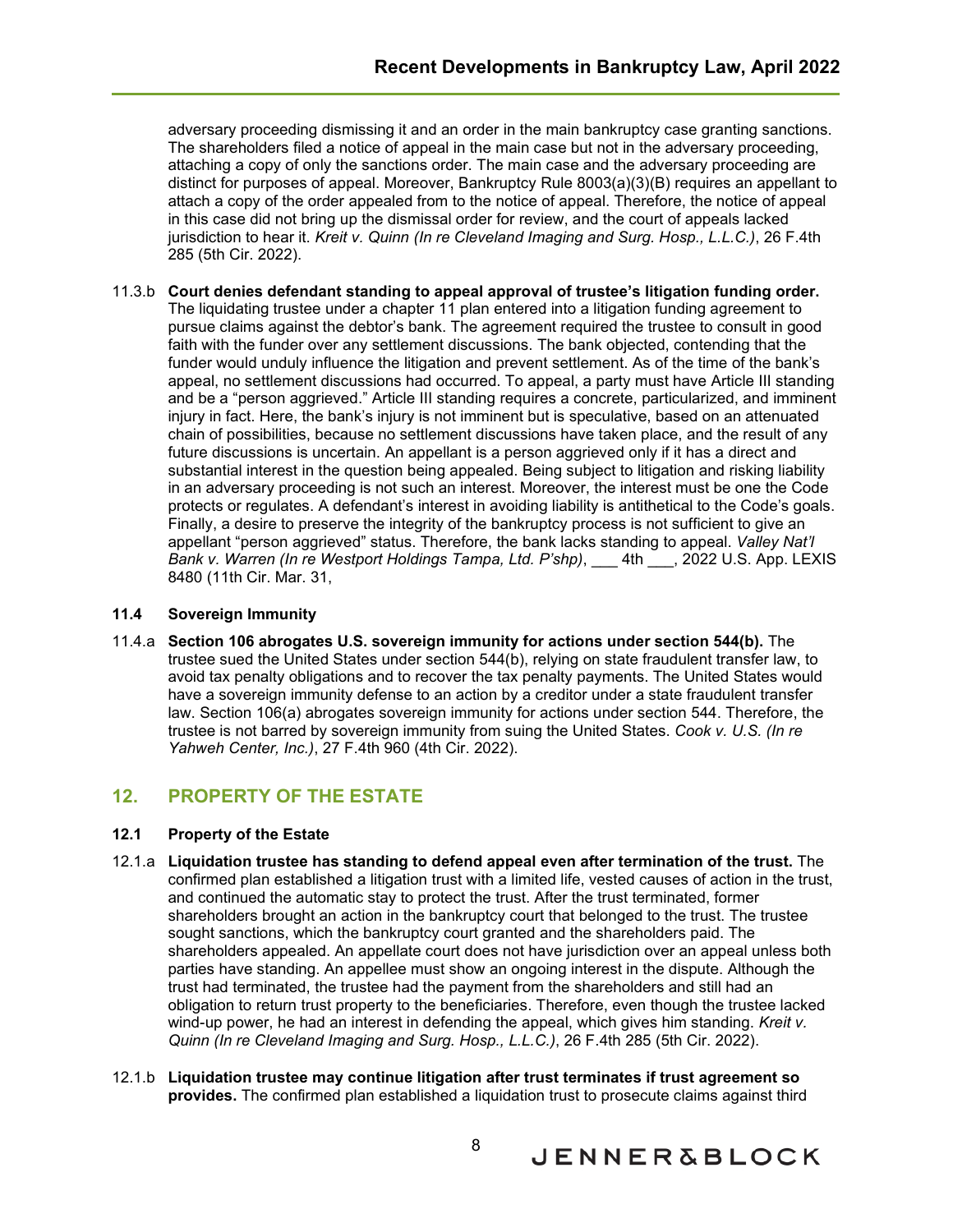parties. The trustee brought the claims; the court denied motions to dismiss, and the litigation was in discovery. After the filing of the complaint and the motions to dismiss but before the court's denial of the motions, the trust terminated by the terms of the trust agreement. However, the trust agreement also provided that after termination, "for the purpose of liquidating and winding up the affairs of the Liquidation Trust, the Liquidation Trustee "shall continue to act as such until its duties have been fully performed." Because the trust agreement requires the trustee to continue to act after the trust terminates, and because the trustee has not "fully performed" his duties while litigation remains pending, the trustee retains standing to prosecute litigation that he commenced before termination. Therefore, the court denies the defendants' motion to dismiss the litigation. *Energy Conversion Devices Liquidation Trust v. Ovonyx, Inc. (In re Energy Conversion Devices, Inc.)*, 634 B.R. 537 (Bankr. E.D. Mich. 2021).

- 12.1.c **Lender is liable for concealment, excessive fees, breach of loan agreement, and fraud.** After a new lender's due diligence over several months, the debtor entered into replacement financing facility with the new lender, comprising an accounts receivable factoring and an inventory line of credit. Within months, the lender declared a default over a minor, curable breach and began reducing availability under the lines. Though availability remained, the lender represented otherwise to the debtor and refused to advance, despite continuing to collect all the debtor's receivables. The lender also took over payment of the debtor's payables, dictating which vendors would be paid. The lender also charged excessive fees that were not authorized by the credit agreement and refused to disclose the charges to the debtor. The lender then promised to restore availability if the debtor's principal pledged his homestead but reneged after receiving the pledge. The lender then terminated the agreements but continued to collect all receivables, even after internal documents showed that the debtor's obligations had been satisfied in full. All the while, the lender's internal emails showed malice and an intent to destroy the debtor's business. The debtor filed a chapter 11, but the business failed. The principal and the chapter 7 trustee sued the lender under multiple theories. The lender breached the credit agreements by withholding the debtor's accounts receivable collections and demanding that the debtor continue to send new receivables to the lender even after termination of the agreement. The breaches caused the loss of the debtor's legacy business; the lender was liable to the debtor for its value. It also caused the loss of an anticipated future business line, and the lender was liable for that value too. When a lender takes excessive control over a business, it becomes a fiduciary and owes a duty of transparency and loyalty. Here, the lender breached those duties. The lender also defrauded the debtor by misrepresenting the lack of availability under the credit lines and concealing information about fees and charges, which were not authorized. The court holds the lender liable for breach of contract and breach of the duty of good faith and fair dealing, fraudulent misrepresentation, the tort of contractual and business interference, and willful automatic stay violations (to the extent the withholding of collections occurred after the petition date). *Bailey Tool & Mfg. Co. v. Republic Bus. Credit, LLC (In re Bailey Tool & Mfg. Co.)*, 2021 Bankr. LEXIS 3502 (Bankr. N.D. Tex. Dec. 23, 2021).
- <span id="page-10-0"></span>**12.2 Turnover**
- <span id="page-10-1"></span>**12.3 Sales**
- 12.3.a **Buyer with actual knowledge of adverse interest is not a good faith purchaser under section 363(m).** A partnership granted a right of first refusal over a real estate parcel; the grantee recorded the right in the land records office. The partnership later dissolved, and the individual partners obtained the real estate. The individual partners filed bankruptcy. They did not list the grantee as a creditor or party in interest. The trustee sold the parcel free and clear of adverse interests to a buyer who had searched the land records and learned of the right. Neither the trustee nor the buyer notified the grantee of the sale. Later, the buyer sought to sell the parcel. The grantee objected and sued in state court to assert the right. Section 363(m) provides that an appellate court's reversal or modification of an order approving a sale may not affect the validity of a sale to a good faith purchaser of property of the estate. Section 363(m) applies broadly to protect any good faith purchaser's interest and so would protect the buyer here if in good faith.

**JENNER&BLOCK**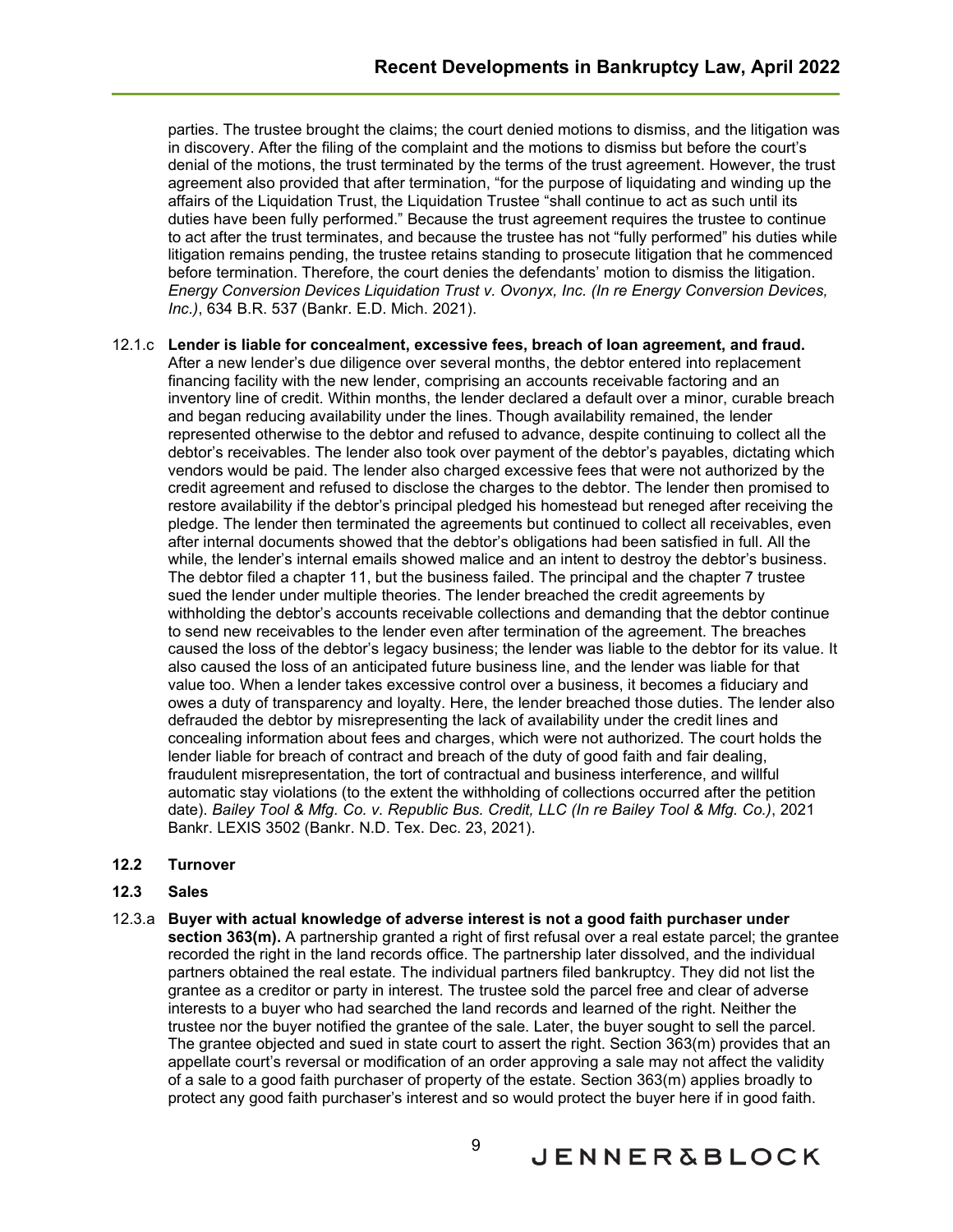However, the buyer's constructive knowledge (through the recorded interest) and actual knowledge (through its examination of the land records) of the adverse interest and its failure to notify the grantee or the court of the right prevented the buyer from being a good faith purchaser. *Archer-Daniels-Midland Co. v. Country Visions Coop.*, \_\_\_ F.4th \_\_\_, 2022 U.S. Ap.. LEXIS 9008 (7th Cir. Apr. 4, 2022).

# <span id="page-11-0"></span>**13. TRUSTEES, COMMITTEES, AND PROFESSIONALS**

#### <span id="page-11-1"></span>**13.1 Trustees**

13.1.a **Barton doctrine applies to a subpoena issued to an estate fiduciary.** The chapter 7 trustee received two subpoenas from a federal criminal case pending in another district, seeking production of information in the trustee's possession. The *Barton* doctrine requires leave of the bankruptcy court before one may bring any legal proceeding against a trustee in another forum. Without leave, the other forum is without jurisdiction to hear the matter. A subpoena is an order of the issuing court commanding the recipient to appear in another court and may require a trustee who receives a subpoena to expend estate assets to comply, defend, or face contempt proceedings for noncompliance. In addition, a subpoena may seek to control information that is property of the bankruptcy estate in potential violation of the automatic stay. Another court may not interfere with such property or, in effect, order the trustee to expend estate property to address the subpoena. Therefore, the *Barton* doctrine applies to a subpoena as much as to an action against an estate fiduciary. *In re Eagan Avenatti, LLP*, 2022 Bankr. LEXIS 552 (Bankr. C.D. Cal. Mar. 3, 2022).

### <span id="page-11-2"></span>**13.2 Attorneys**

- 13.2.a **Court may not award attorney compensation for performing trustee duties.** The trustee employed counsel to assist in administering the estate. The trustee ultimately paid all claims and returned a surplus to the debtor. The attorney's services included some tasks that might have been part of the trustee's duties, such as reviewing the debtor's records, liquidating property of the estate, and investigation the debtor's financial affairs. Section 330(a) permits the court to authorize fees for actual, necessary services rendered by an attorney for the trustee. Section 704 specifies the trustee's duties. It is not "necessary" (or proper) for an attorney to perform any of the trustee's duties, since the trustee must perform them. Section 326 fixes the trustee's compensation as a commission. The trustee may not evade section 326's limits by delegating some of the duties to an attorney, who would be compensated separately. Finally, section 327 permits the trustee to serve as attorney or accountant for the estate, and section 328 limits the compensation for doing so to compensation for services generally performed by the trustee without the assistance of a professional. Taken together, these provisions require the court to scrutinize an attorney's services to ensure the attorney is not compensated for trustee services. The existence of a surplus estate does not lessen the court's duty. *Sylvester v. Chaffee McCall, L.L.P. (In re Sylvester)*, 23 F.4th 543 (5th Cir. 2022).
- 13.2.b **Court may approve attorney employment retroactively to petition date.** The debtor in possession filed an "ordinary course professionals" motion two days after the petition date, seeking to employ attorneys in the ordinary course, with approval *nunc pro tunc* to the petition date. The court granted the motion. Three months later, the debtor in possession filed a motion to employ one of the ordinary-course attorneys under section 327(e), *nunc pro tunc* to the petition date. In *Roman Catholic Archdiocese of San Juan v. Acevedo Feliciano*, 140 S. Ct. 696 (2020), the Supreme Court prohibited the use of *nunc pro tunc* orders except to reflect on the docket what had actually occurred. However, that case involved the lower court's jurisdiction, which could not be created retroactively. Properly read, the decision does not prohibit a court of equity "to deem an action to have been taken as of a time when it should have been taken, but was not due to circumstances not attributable to the laches of the parties." This principle permits a bankruptcy court, under appropriate circumstances, which are present here, to approve